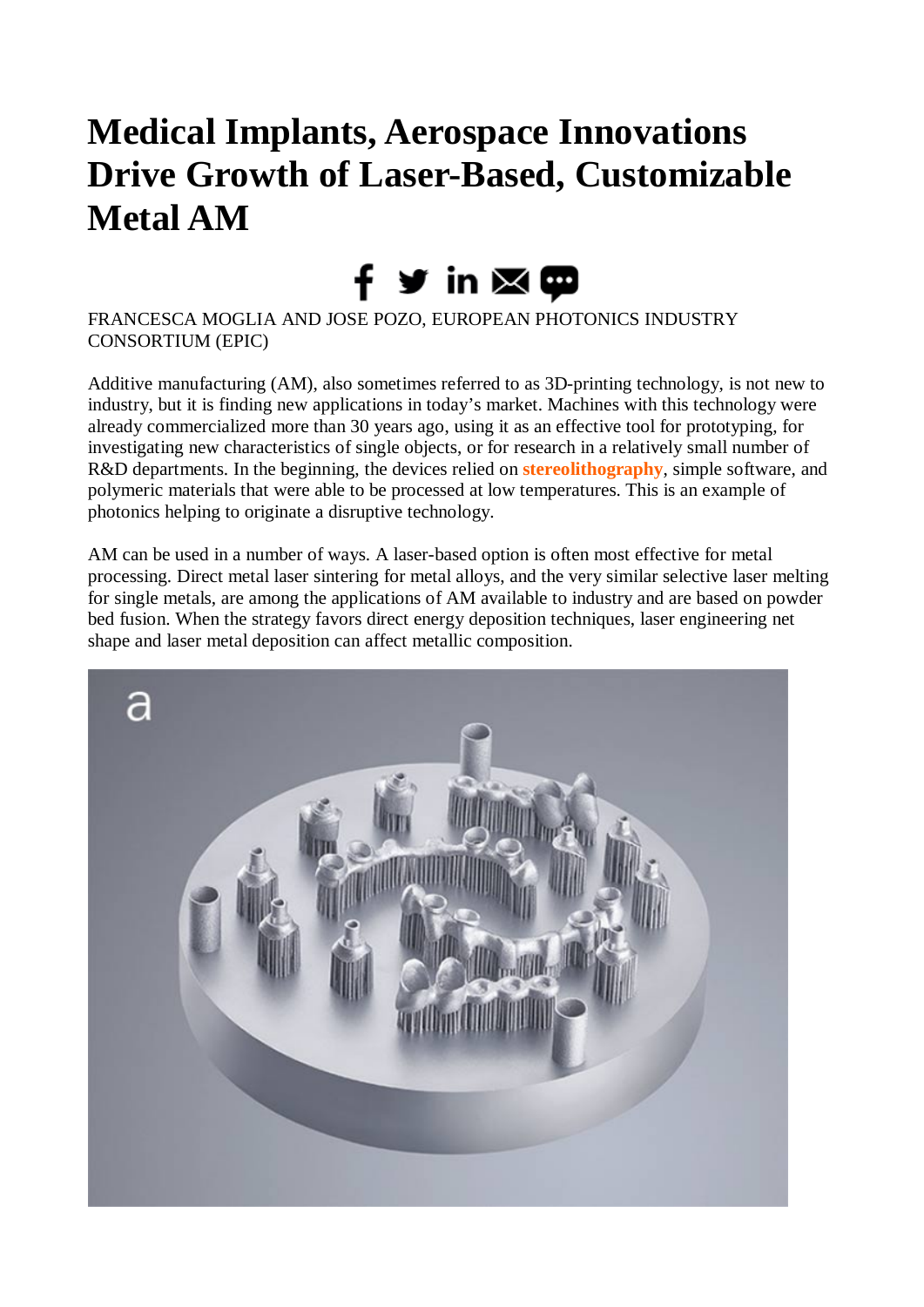

*Figure 1. Examples of metal AM products for medical applications: dental (a), spinal (b), and skull (c) implants. Courtesy of TRUMPF Group.*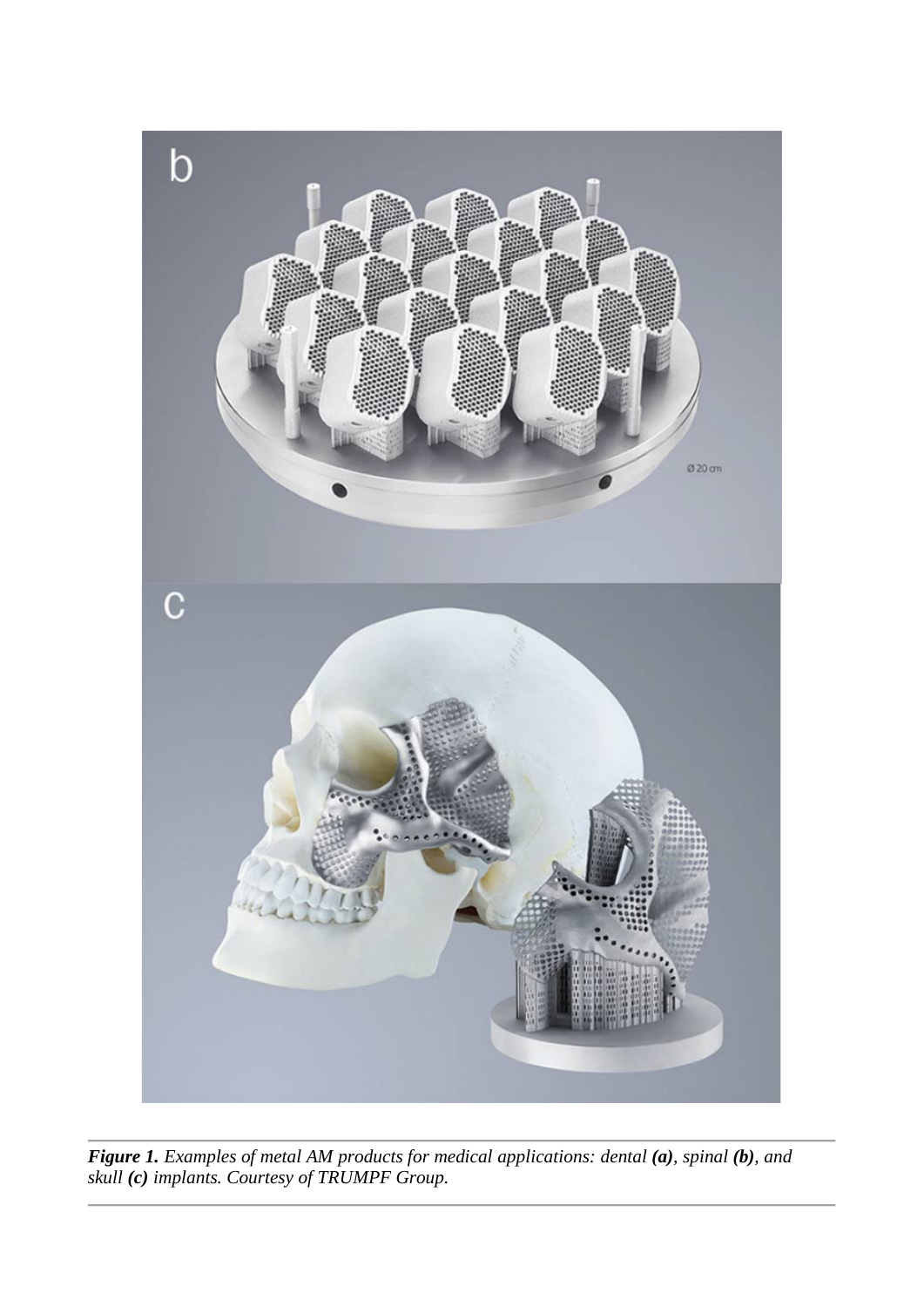### **Applications and advantages**

In medicine, AM allows the use of titanium and can be employed for providing patient-specific dental, spinal, and partial bone implants (Figure 1) and very specific surgical tools. So this sector takes particular advantage of the individualization and customization made possible with this type of manufacturing. In the aerospace industry, metal AM offers the chance for R&D departments to test a reduced number of parts, thanks to this same customization, before going to large-scale production. The great freedom of design of complex geometries and the high speed of prototyping that reduces lead times are the incentives for engaging in metal AM. Furthermore, heat exchangers built with this type of manufacturing feature levels of inner complexity and thinness that are impossible to replicate with other manufacturing technologies (Figure 2) — and they can be potentially prototyped to provide the best thermal performance. With this technology, special single machines and turbines can also be manufactured — for example, for handling and robotics, the automotive industry, and niche sectors such as classic-car parts, Formula One and race bike engineering, and jewelry. One advantage of AM is the capacity to design geometries that cannot be manufactured with classical subtractive technologies (Figure 3). Furthermore, using AM materials can reduce waste generation because only the needed amount of metal is implemented for the construction, rather than subtracting it from a larger piece. Finally, metal AM can save energy costs, and the initial powder is easy to recover and reuse.



*Figure 2. An example of a heat exchanger (full and section views) for multiple applications, depending on the material: oil and gas (stainless steel), aeronautics and aerospace (Scalmalloy), and motorboats (titanium). Courtesy of AMD Engineering.*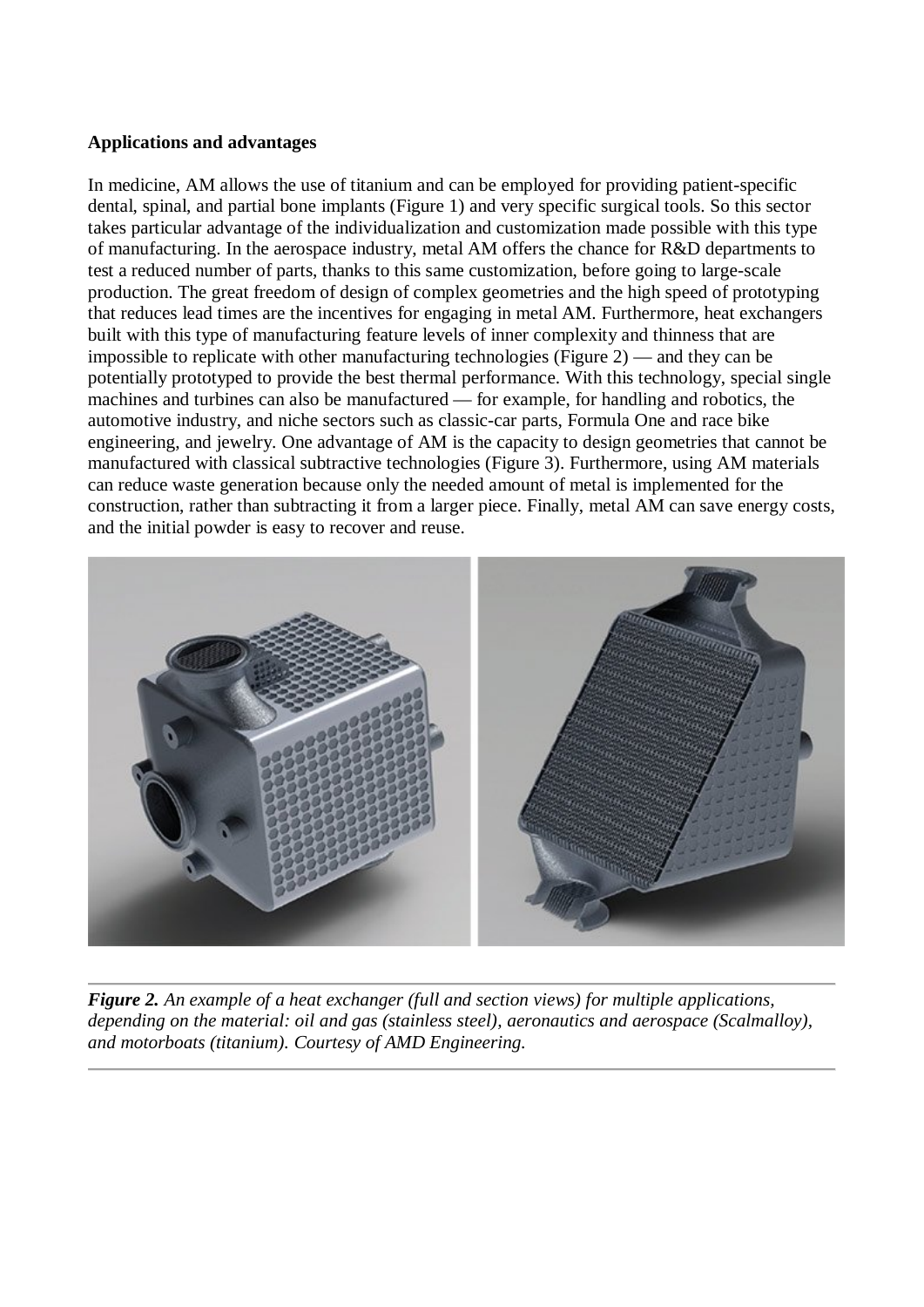

*Figure 3. A stainless steel M300 manifold (front and rear views) for industrial applications. Such a manifold can only be produced in one piece with metal AM; its light weight enables high performance because of low load loss. Courtesy of AMD Engineering.*

## **Suppliers and products**

AM technology is so well established that it's possible to find various small- and medium-size enterprises (SMEs) and large industries that offer various related products and services in their portfolios.

A metal AM system is composed of various types of hardware and software and can be modular and configurable, depending on the applications and use. An example of a customizable system framework is supplied by the company Aconity3D GmbH as equipment for powder-bed-based laser melting of metals (Figure 4). The core central part consists of the build platform that can be preheated, one or two process chambers to parallelize production with various materials and gases prepared in a setup station, a multibeam laser configuration, process monitoring, and vacuum options. The process is controlled by software installed in the control computer, which is fed with the design of the element to manufacture, and where the measuring system is connected. A scan system moves the laser beam. Process monitoring can be more complex and ac-curate if a pyrometer and a high-speed camera are added. This would further support real-time analysis of the build job and possible correction of parameters based on characteristics of the melt zone, all elaborated by the software.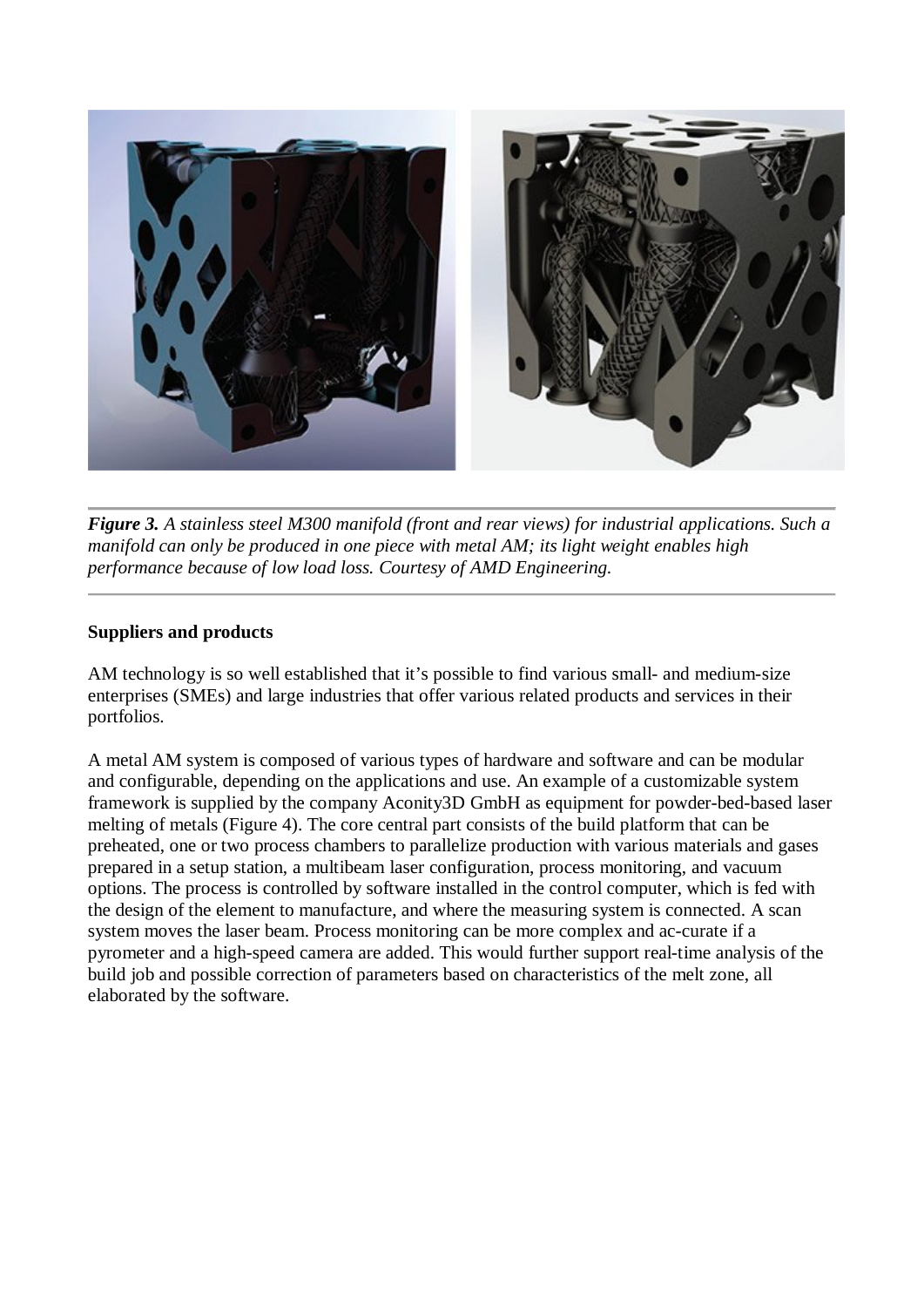

*Figure 4. An example of a metal AM framework. Courtesy of Aconity3D.*

Depending on requirements and applications, a wide range of metal AM products is commercially available. TRUMPF, for example, focuses on two laser-based technologies: laser metal fusion (another name for selective laser melting) and laser metal deposition. The latter technology is mostly used for repairing or coating existing parts, because the laser generates a weld pool on the component surface. A metal filler material is then continuously added and melted in this pool. Thus there is great potential for changing the material, layer by layer.

Other product examples are supplied by Prima Additive, a division of Prima Industrie Group, which provides a large-scale multipurpose solution that combines laser metal deposition, 3D and 2D cutting, and welding; and EOS, which offers direct metal laser sintering systems for prototyping, as well as series products, a complete solution obtained from CAD data of the element to manufacture, and the possibility to apply a special fourfold online monitoring system (Figure 5).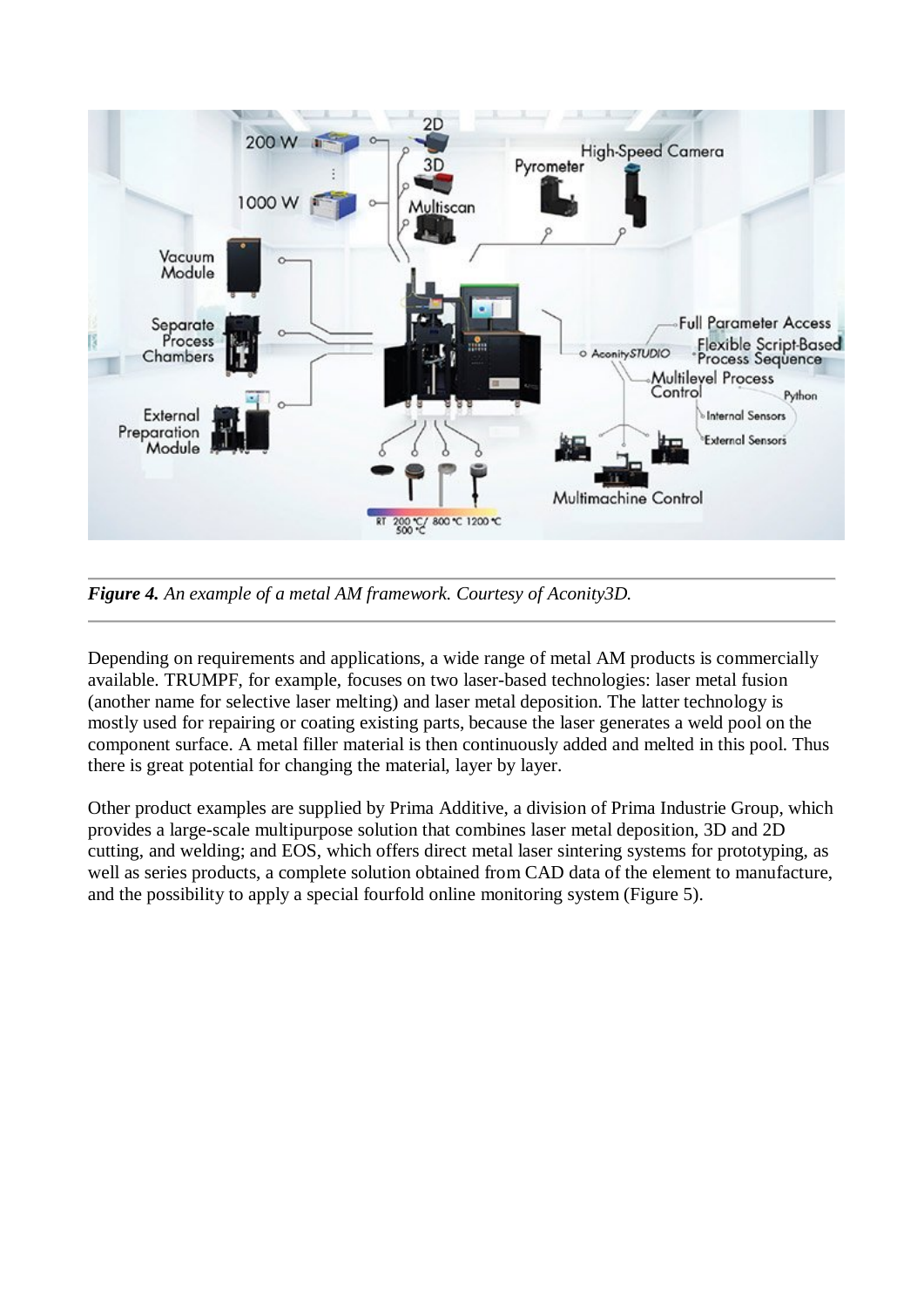

*Figure 5. An example of EOS manufacture from CAD data to final product (a) and EOS' four monitoring tools (b). Courtesy of EOS.*

## **Initiatives**

Despite all its advantages, metal AM has a few limitations, such as a slow build rate, the limited component size of the build volume, and the needed post-processing and surface finishing. This can require extended time and tries, New Infrared Technologies, and other companies are developing an end-to-end digital manufacturing solution to enable a cyber-secured bidirectional dataflow for a seamless integration across the entire AM chain.